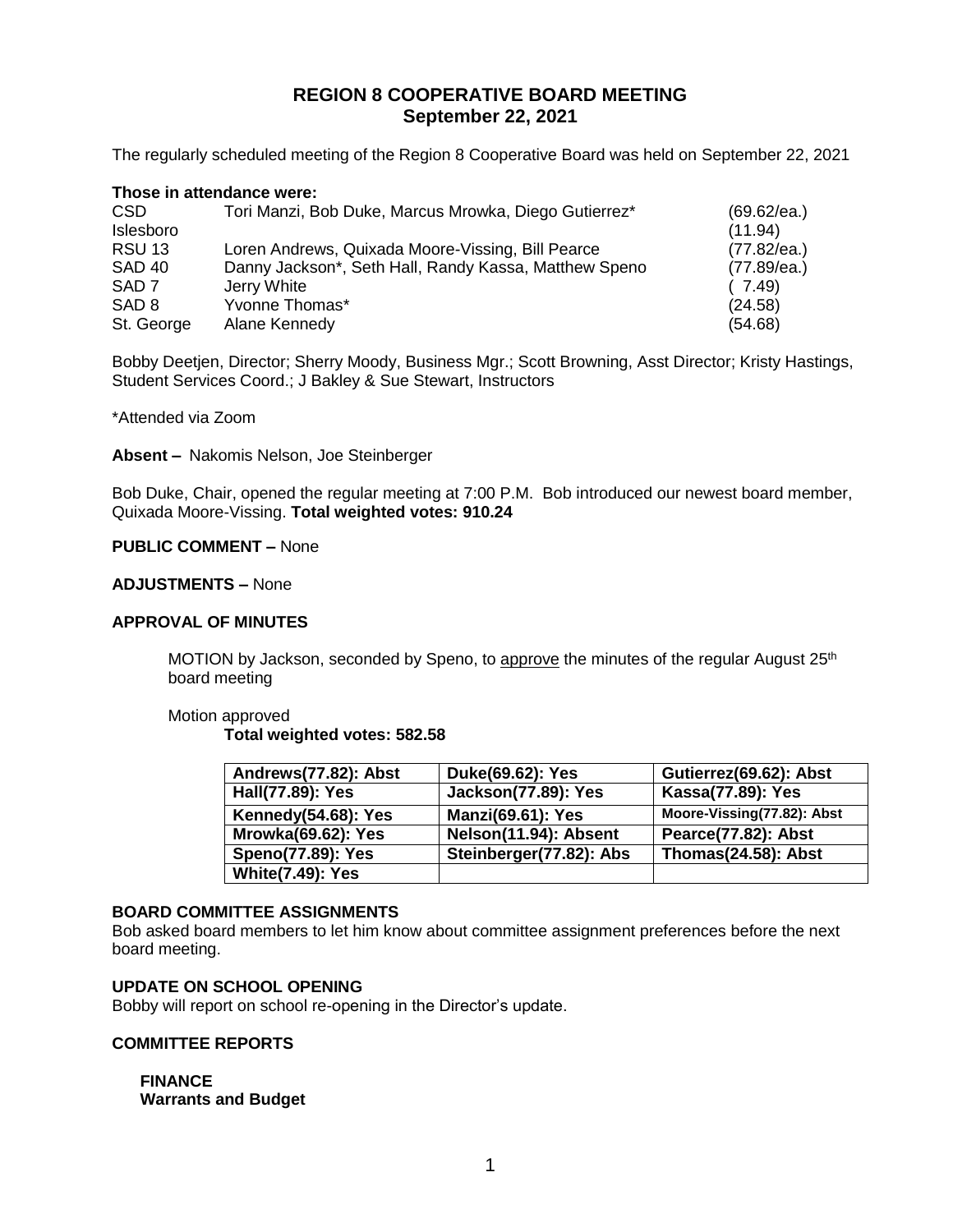Matt reported the committee met and reviewed the warrants for August and September and the August 30<sup>th</sup> financial report. Sherry reviewed the status of the Revenue Anticipation Note and plans to request some of the funds by end of October to make the debt service payment.

MOTION by Speno, seconded by White, to accept and approve the warrants for August and September and the budget report for August.

### Motion approved

**Total weighted votes: 910.24**

| Andrews(77.82): Yes       | Duke(69.62): Yes           | Gutierrez(69.62): Yes     |
|---------------------------|----------------------------|---------------------------|
| Hall(77.89): Yes          | <b>Jackson(77.89): Yes</b> | Kassa(77.89): Yes         |
| Kennedy(54.68): Yes       | <b>Manzi(69.61): Yes</b>   | Moore-Vissing(77.82): Yes |
| <b>Mrowka(69.62): Yes</b> | Nelson(11.94): Absent      | <b>Pearce(77.82): Yes</b> |
| <b>Speno(77.89): Yes</b>  | Steinberger(77.82): Abs    | <b>Thomas(24.58): Yes</b> |
| <b>White(7.49): Yes</b>   |                            |                           |

### **POLICY COMMITTEE**

MOTION by Pearce, seconded by Jackson, to approve first reading of Policy GBN – Family and Medical Leave (Revised), Policy GBO – Family Sick Leave (Revised), Policy GCSA – Employee Digital Device and Internet Use (Revised), Policy GCSA-R – Employee Digital Device and Internet Use Rules (Revised), Policy IJNDB – Student Digital Device and Internet Use and Safety (Revised), and Policy IJNDB-R – Student Digital Device and Internet Use and Safety Rules (Revised)

Quixada asked about the use of FMLA and availability of sick leave for covid illness.

# Motion approved

**Total weighted votes: 910.24**

| Andrews(77.82): Yes      | Duke(69.62): Yes           | Gutierrez(69.62): Yes     |
|--------------------------|----------------------------|---------------------------|
| Hall(77.89): Yes         | <b>Jackson(77.89): Yes</b> | Kassa(77.89): Yes         |
| Kennedy(54.68): Yes      | <b>Manzi(69.61): Yes</b>   | Moore-Vissing(77.82): Yes |
| Mrowka(69.62): Yes       | Nelson(11.94): Absent      | Pearce(77.82): Yes        |
| <b>Speno(77.89): Yes</b> | Steinberger(77.82): Abs    | <b>Thomas(24.58): Yes</b> |
| <b>White(7.49): Yes</b>  |                            |                           |

# **CURRICULUM COMMITTEE**

Seth reported the committee met with members of the teachers association and the association has a sub-committee that is working on changes to the rubric. The group will be drafting new language for the next committee meeting.

# **MISSION/VISION AD HOC COMMITTEE**

Yvonne reported the committee met and reconnected by reviewing last year's work plan. The group has been doing some research and looking at other schools' mission and vision statements. The next step is a small sub-group of the committee crafing a draft mission/vision statement. Bobby will be engaging staff, students and community to get their input. A goal is to have something to the board by the end of this year. Yvonne shared information about the upcoming Workforce Pathways conference being hosted by the Island Institute on October 7 and 8<sup>th</sup>.

### **CHAIR UPDATE**

No report.